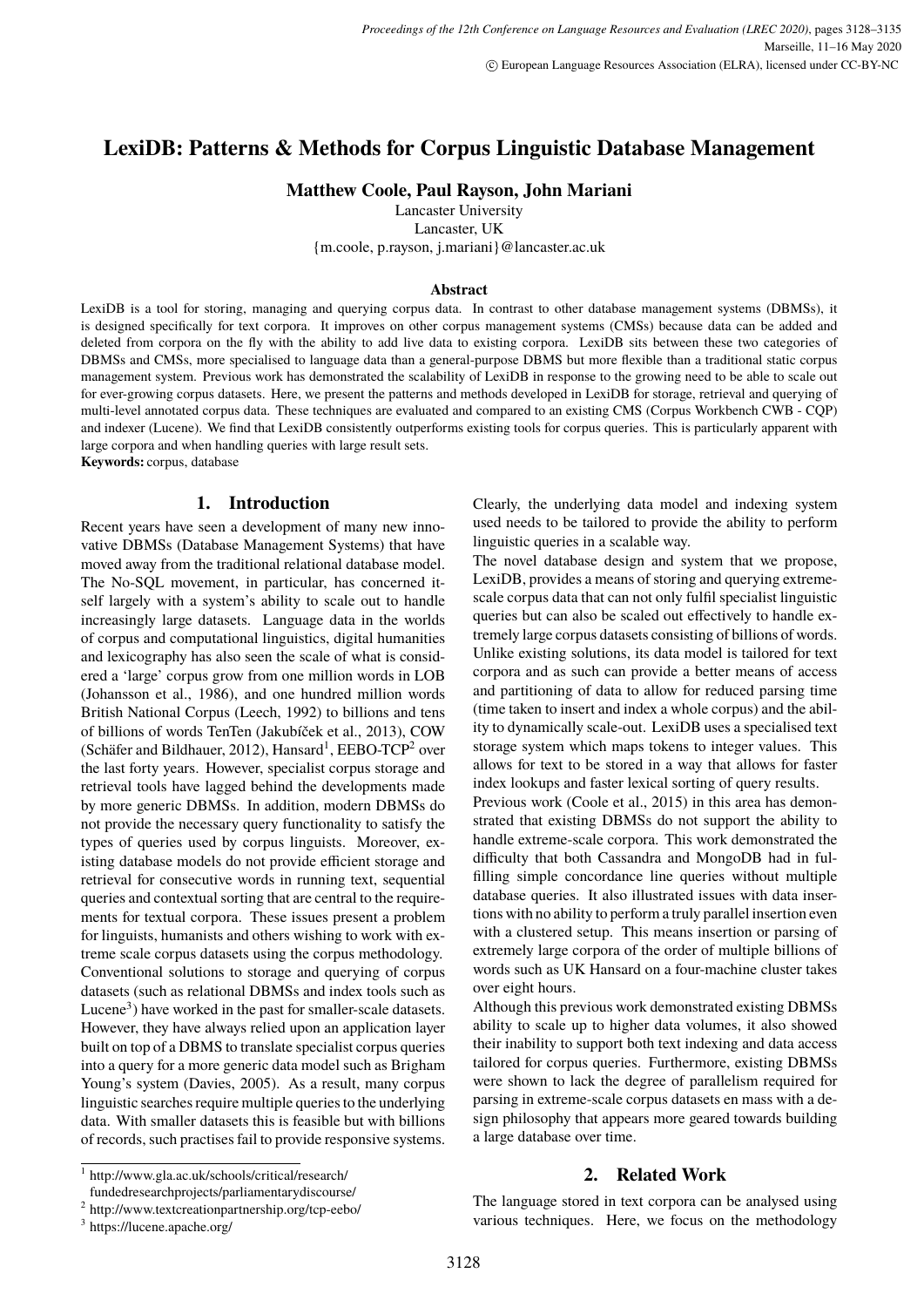used mainly in corpus linguistics [\(McEnery and Hardie,](#page-0-0) [2012\)](#page-0-0), digital humanities [\(Gregory and Paterson, 2019\)](#page-0-0), and to some extent lexicography [\(Corréard, 2002\)](#page-0-0).

A common technique used in these fields is concordance analysis. This focuses on a particular keyword or phrase and examines the surrounding patterns of language to learn about a word's meaning or grammatical patterning. Concordance lines are built from the words that occur immediately adjacent to the keyword, thus giving the linguist an idea of the typical context in which a keyword is used. This is more commonly known outside of linguistics as a KWIC (keyword in context) search. A linguist can draw conclusions about patterns found around the queried term such as in a study conducted on the portrayal of Muslims in the British Press [\(Baker et al., 2012\)](#page-0-0). The validity of such conclusions regarding the use of language is of course predicated upon having a sufficient number of concordance lines to examine and a representative corpus. Very common words can be examined in relatively small corpora. For less frequent words or phrases, it may be necessary to build larger and larger corpora to gather sufficient data for a meaningful concordance analysis. Along with the rise in availability of web-derived corpus data, this has led to the ever-increasing size of corpora and an ever greater need for tools and systems capable of handling them.

Collocations are another feature in corpora that are of interest to linguists. These are potential discontinuous sequences of two or more words that occur together with higher frequency. Thus they may represent a significant linguistic feature or pattern in a language variety. N-grams are also used to search for patterns alongside collocations. These are usually a consecutive sequence of a given number (n) of words that occur frequently together in a corpus. A complete set of bi-grams (2-grams) for a corpus would contain every pair of words that occur next to each other. Storing n-grams along with their frequency is typical. This allows linguists to examine how likely they are to occur and to study their variation across different genres or text types. No more than five-word patterns (5-grams) are usually stored. Browsing or searching of n-grams allows linguists to look for many different types of lexical, grammatical or semantic features of interest.

Various tools exist which implement the five main methods in corpus linguistics: concordances, collocation, frequency lists, keywords and n-grams. AntConc [\(Anthony, 2004\)](#page-0-0) is one of the most popular tools to query corpora in this way as it allows users to do so from the raw files. AntConc struggles to process larger corpora (i.e. billions of words), as does Wmatrix [\(Rayson, 2008\)](#page-0-0), a web-based corpus an-notation and comparison tool. IntelliText<sup>[4](#page-0-0)</sup> provides a web interface to a selection of pre-loaded corpora that have already been indexed. The system allows access to some large corpora such as the British National Corpus (BNC). This system suffers similar pitfalls (slow retrieval and/or inability to retrieve) when searching large corpora for particularly common words but is very efficient in the general case; to remedy this, limits on the number of results returned are applied.

Brigham Young University's system  $(BYU)^5$  $(BYU)^5$  provides an interface built on a relational database [\(Davies, 2005\)](#page-0-0) that gives access to several extreme-scale corpora such as the corpus of Global Web-Based English (GloWbE) and the Wikipedia corpus (both 1.9 billion words in size). BYU's interface provides a means to generate concordance lines or KWICs as well as a means to sort them in several meaningful ways such as lexically on one word left of the search term. As with IntelliText, BYU also limits the number of returned results to avoid the issues associated with huge result sets in extremely large corpora – a common pattern with corpus systems.

Systems based on the IMS Open Corpus Workbench such as CQPweb [\(Hardie, 2012\)](#page-0-0) currently have a hard upper limit (2.1 billion tokens) on the size of corpora that they can index. Other systems, such as Corpuscle<sup>[6](#page-0-0)</sup> are targetted at corpora of the order of one billion words. SketchEngine and the open-source cut-down version incorporating Manatee (corpus management tool) and Bonito (graphical interface) [\(Rychlý, 2007\)](#page-0-0) has an apparent maximum allowed corpus size of  $2^{31} - 2$  according to the Manatee change log but no benchmarks are available for indexing or retrieval speed.

Varying different requirements of corpus linguists and the various tools, both general-purpose and bespoke, has led to some corpus management platforms such as Korap [\(Diewald](#page-0-0) [et al., 2016\)](#page-0-0) being developed. Korap contains various components including a front-end and API interface, management component and a back end data system with an indexing structure built on Lucene. Whilst this type of structure may be daunting for casual users to get to grips with Korap does address a key issue in being able to use its Koral component to translate queries in various corpus query languages such as CQL [\(Evert, 2005\)](#page-0-0) and Annis QL [\(Chiarcos](#page-0-0) [et al., 2008\)](#page-0-0) into its own query language for execution. This provides a means of easy entry for linguists familiar with supported query languages.

Many different approaches have been taken to attempt to resolve the problems associated with extreme-scale corpora and the difficulty in fulfilling corpus queries that they present. The Ziggurat [\(Evert and Hardie, 2015\)](#page-0-0) design attempts to resolve issues relating to multi-layered corpora and the more complex queries that may be employed by linguists with such corpora, but distribution is not part of the design. Chubak et al [\(Chubak and Rafiei, 2010\)](#page-0-0) attempt to resolve issues of scalability by storing more data within the index i.e. context data about surrounding terms building on the work of Cafarella [\(Cafarella and Etzioni, 2005\)](#page-0-0). This approach could be extended but requires additional data to be stored in the index, which will always be a limiting factor. Schneider [\(Schneider, 2012\)](#page-0-0) proposes linking an object-relational DBMS to a MapReduce style system with a 4-billion-word test corpus. However, his experiments are only carried out on a single computer with single or multi-processor options, rather than fully distributed. Several techniques have been applied towards satisfying the data needs of large corpora but few have managed to address the fundamental scalability problem.

<sup>4</sup> http://corpus.leeds.ac.uk/

<sup>5</sup> http://corpus.byu.edu/

<sup>6</sup> http://uni.no/en/uni-computing/clu/corpuscle/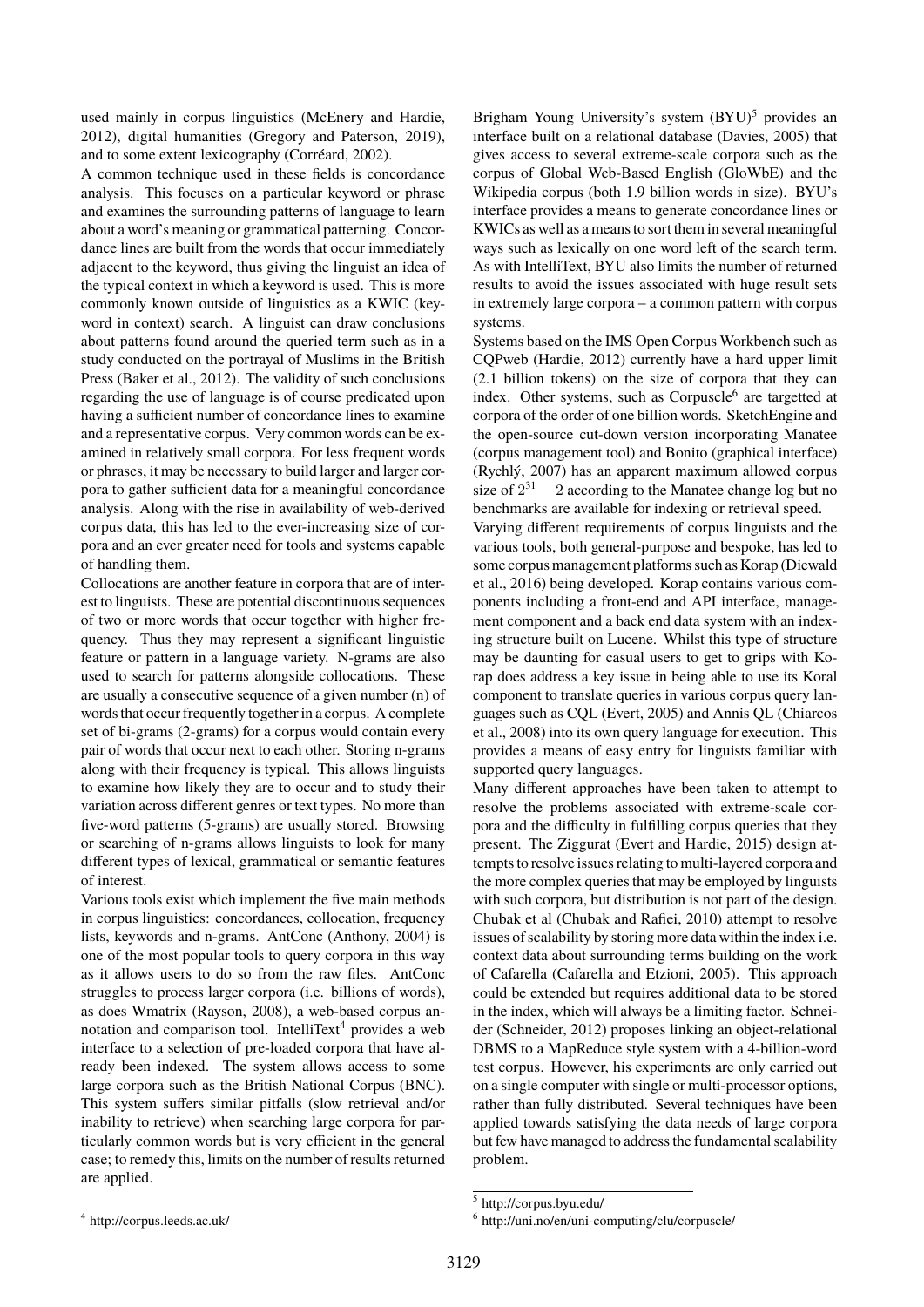## **3. System**

LexiDB is designed to be a distributed corpus database; the core principle is to promote parallelism in the insertion and querying of corpus data. The system makes use of parallel programming techniques to facilitate the ability to scale out across an ever-increasing number of nodes as the volume of data in the corpus scales up.

Many corpus systems currently exist that are as functionally capable as LexiDB's prototype, e.g. with an existing user-interface. However, none are known to be capable of scaling out in the same manner. Furthermore, it is not the intention of LexiDB to replace these systems or to duplicate their functionality directly but rather to provide a potential data layer upon which future corpus tools and software can be built allowing them to be scalable for extremely large corpora.

The distribution model used by LexiDB is peer-to-peer (p2p) with no one node being a single point of failure. This architecture is appropriate for the currently intended deployment environments i.e. less than 10 nodes. For larger deployment more sophisticated network topologies based on p2p principles of decentralization (utilised by Gnutella [\(Frankel](#page-0-0) [and Pepper, 1999\)](#page-0-0) and Cassandra<sup>[7](#page-0-0)</sup> to some extent) or other techniques such as DHTs (Distributed Hash Tables), may be used to minimise network traffic and to allow for even greater scalability of the design. The current design ensures all nodes within the network are aware of all other nodes and can distribute queries accordingly. As a result certain queries may be redundantly run on nodes with no data pertaining to them, but given the expense of most queries to run on each node this will have very little effect on the responsiveness of the system.

The distribution aspect of LexiDB has been previously discussed in greater depth and evaluated in previous work [\(Coole et al., 2016\)](#page-0-0). This demonstrated how well corpus data can be scaled out with consistent returns on efficiency for both inserting and querying data as the number of nodes in the cluster grows. What follows is a discussion of the underlying data storage patterns and querying methods that are used by LexiDB and how the system as a whole fits together, allowing it to handle language data and corpus queries. LexiDB can support both annotated corpus layers and persistent metadata. Metadata can be anything but typical examples are; author, publication date, origin etc.

#### **3.1. Data Block Partitioning**

To maintain a greater level of flexibility and manageability, data is broken down within each node into data blocks. Each data block contains, as a default, 1 million words or records. The size of each block can be tailored, and increasing the limit may allow for faster querying but may slow parse time. All blocks are independently managed and as a result, can easily be migrated between nodes allowing for additional nodes to be added and the system to quickly redistribute the data without the need to fully rebuild any blocks or blocklevel indexes. Breaking the data down in this way allows the initial parse of data in a corpus to be performed far quicker than processing the data as a single chunk.

#### **3.2. Numeric Data Representation**

The basic principle of how data within LexiDB is stored is that all words are converted to a numeric representation. The numeric representations should be ordered alphabetically according to the word they represent. Each word type will share the same numeric representation. Each word type from the phrase is placed into an alphabetically ordered dictionary. Once all words are in the dictionary, they are assigned ascending numeric values. The original values of the phrase are replaced by the values from the dictionary and stored. For quick reverse retrieval when performing queries this dictionary is also stored. Storing all words in this way allows for several advantages including the ability to sort large sets of words far quicker as well as affording a small level of compression.

Since each block is computed separately at parse time, each block has a unique numeric representation for particular words. This presents a problem when dealing with data that is retrieved across different blocks. Once all blocks of a corpus have been computed, their dictionaries become the input files for the same process i.e. all dictionaries are taken and numeric representations of the words they contain are created and stored at a node level. A mapping file is then constructed for each block which will map its block-level numeric representation of a word to a node-level numeric representation of a word.

#### **3.3. Index Structure**

LexiDB uses a block-level indexing structure. Within each block, all stored numeric values are indexed. The index file is compressed using PFOR-delta<sup>[8](#page-0-0)</sup> scheme as a postings list of the positions where each value occurs. The postings list for each numeric value are stored contiguously, to look up values a second index map file is created that stores the position within the main index file where the postings list for each numeric value begins. Once the numeric value for the word being queried is retrieved the index looks up that value in the index map which gives the position that the index entries for that value begin in the main index file (the number of index entries is computed by checking where the next set of values begin i.e. checking the next value in the index map). From here all index entries can be retrieved from the main index file and then the values can be retrieved. Typically when retrieving a record a context is used so for each index entry n records before and after will also be retrieved.

## **3.4. Distribution**

LexiDB uses a distributed hash table (DHT) to allow it to be deployed across multiple nodes. The hash for each data block is computed from the ingested data itself. Previous work [\(Coole et al., 2016\)](#page-0-0) has demonstrated the scalability of this approach. The chord algorithm [\(Stoica et al., 2003\)](#page-0-0) is the basis for the DHT implementation and is used to evenly distribute data blocks between nodes in a distributed setup. When querying each data block is individually queried with the processing performed by the node where the block is primarily stored and the results alone returned (as opposed

<sup>7</sup> http://cassandra.apache.org/

<sup>8</sup> https://github.com/lemire/JavaFastPFOR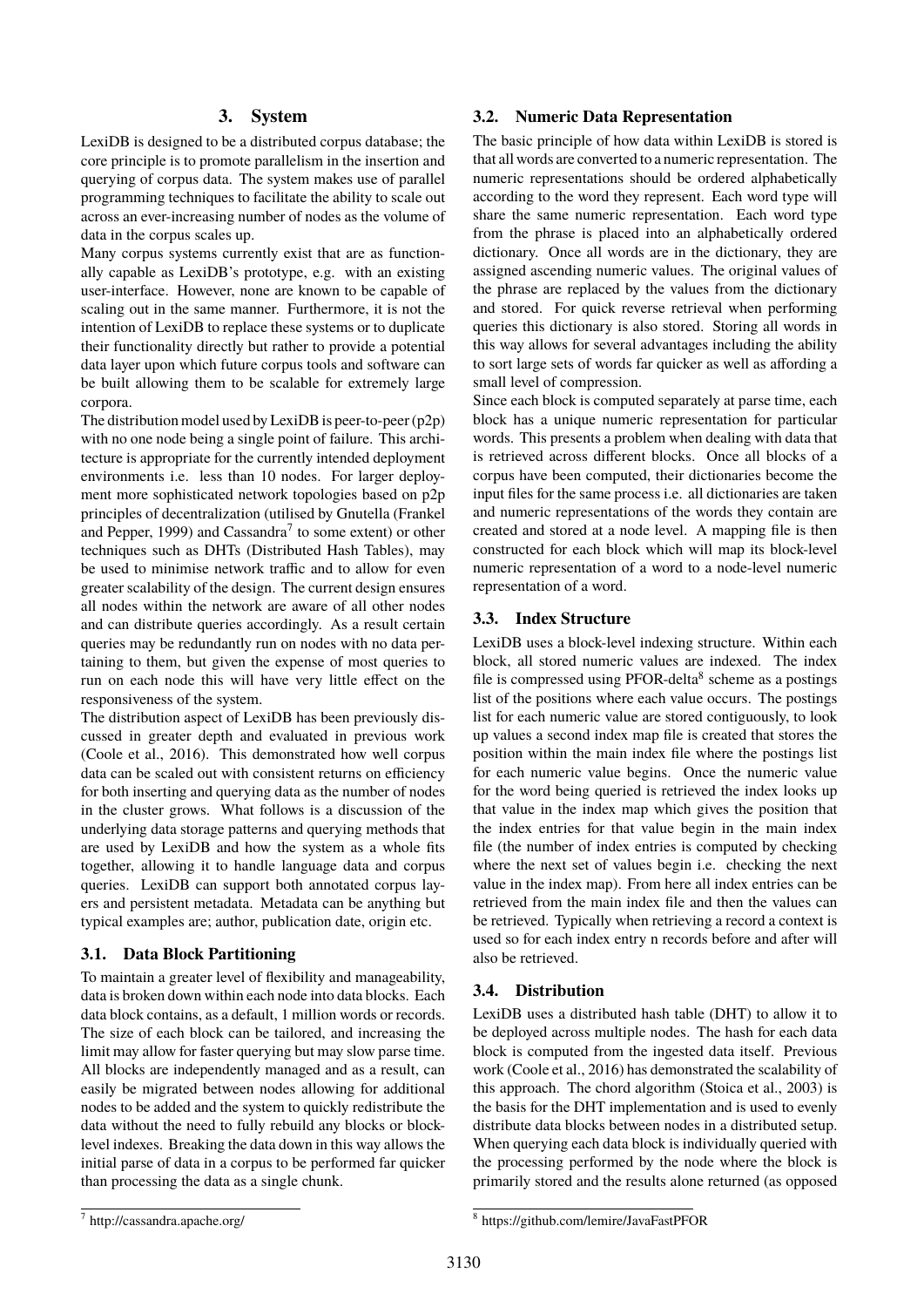to retrieving the entire data block from the DHT and then processing). This method allows for a dynamic cluster configuration to be achieved with the ability to add and remove nodes whilst ensuring a degree of parallelism when querying the system.

## **3.5. Query syntax**

The query syntax of LexiDB combines a basic regular expression syntax and JSON (javascript object notation). JSON objects replace characters within the regular expression syntax and represent QBE (query by example) database objects. Each QBE object contains a series of key-value pairs, where the keys should correspond to column names in the database and the value can be expressed as string values or regular expressions themselves.

$$
\{\texttt{"pos":"JJ"}\} \star \{\texttt{"pos":"NN1"\}}
$$

The above example using the  $CLAWS7<sup>9</sup>$  $CLAWS7<sup>9</sup>$  $CLAWS7<sup>9</sup>$  tagset values on a POS (part-of-speech) column. This would represent a search for zero or more adjectives (JJ), followed by a singular noun (NN1).

This style of query syntax is similar to CWB/CQP's query language, but it does not seek to extend and/or simplify but rather combine existing languages (regex & JSON) in a meaningful way to create an expressive basis for defining corpus queries.

From a practical standpoint the problem of resolving such queries within a database structure described above can be split into two distinct parts; resolving QBE objects and resolving token stream regular expressions. What follows are two algorithms for solving these problems as well as a discussion of the implementation considerations around how these algorithms work within LexiDB.

## **3.6. Resolving QBE objects**

To resolve token stream regular expressions of the form  $2 k \leftarrow \{(q_0, r_0)\}$ described above, first QBE objects within this must be resolved. These QBE object will take key-value pairs where the values may be regular expressions themselves to be matched against a dictionary or lexicon of values for that key/database column. The Corpuscle [\(Meurer, 2012\)](#page-0-0) system made use of suffix arrays to do this. This approach can be taken a stage further when combined with the approach presented by Baeza-Yates [\(Baeza-Yates and Gonnet, 1996\)](#page-0-0) in resolving against a patricia-trie against binary DFAs (de-**<sup>11</sup> end** terministic finite-state automata). Generalizing towards a radix-trie allows for a lexicon to be searched against a regular expression when it is expressed as a DFA. This also allows for a practical approach that can facilitate the use of many existing regex libraries without the need for a bespoke regex engine. LexiDB makes use of the dk.brics DFA library [\(Møller, 2017\)](#page-0-0).

Preamble: Take any regular expression that can be converted to an equivalent DFA, represented as  $M = (Q, \Sigma, \delta, q_0, F)$ . Take a dictionary of token types  $\epsilon$  and compile them into a depth reduced radix trie  $T = (r_0 R, E, L)$  where R is the set of all nodes in the trie numbered in a breadth-first traversal





Figure 1: DFA representing  $\hat{\ }$  [ab]a.\*\$



Figure 2: Radix trie representing  $\epsilon$ 

i.e.  $r_0$  is the root node;  $r_0, r_1...r_n$ , E is a set of all edges in the trie expressed as a tuple  $(r_i, I, r_j)$  where I is the input sequence from node  $r_i$  to  $r_j$  and L represents a set of leaf nodes  $L \subset R$  and corresponds to the set of token types in the dictionary  $\epsilon$ .

**input** : A DFA  $M = (Q, \Sigma, \delta, q_0, F)$ Radix trie  $T = (r_0, R, E, L)$ **output** A set of integer pairs h **:**

 $h \leftarrow \emptyset$  **while**  $k \neq \emptyset$  **do**   $(q_i, ri) \leftarrow k.pop()$  $\mathbf{5}$  **for** e in  $r_i$  **do if**  $\delta(q_i,e) \in F$  **then**   $\begin{array}{|c|c|c|c|} \hline \end{array}$   $\delta(q_i,\!{\rm e})\cup h$  **e e e if**  $\delta(q_i, e) \epsilon Q$  **then**  (δ(q<sup>i</sup> ,e), R(r<sup>i</sup> , e)) ∪ k **<sup>10</sup> end**

**Algorithm 1:** Algorithm for resolving a DFA over a radix trie

#### **3.7. Resolving token stream expressions**

Once QBE objects within a token stream regular expression have been resolved to specific positions within the corpus it is necessary to resolve the regular expression as a whole to find a set of final positions that match the phrase being searched for. Algorithm [2](#page-4-0) attempts to do this in a way that is agnostic of any such regular expression engine, as such as with resolving regular expressions within QBE object LexiDB does not have its own regular expression engine but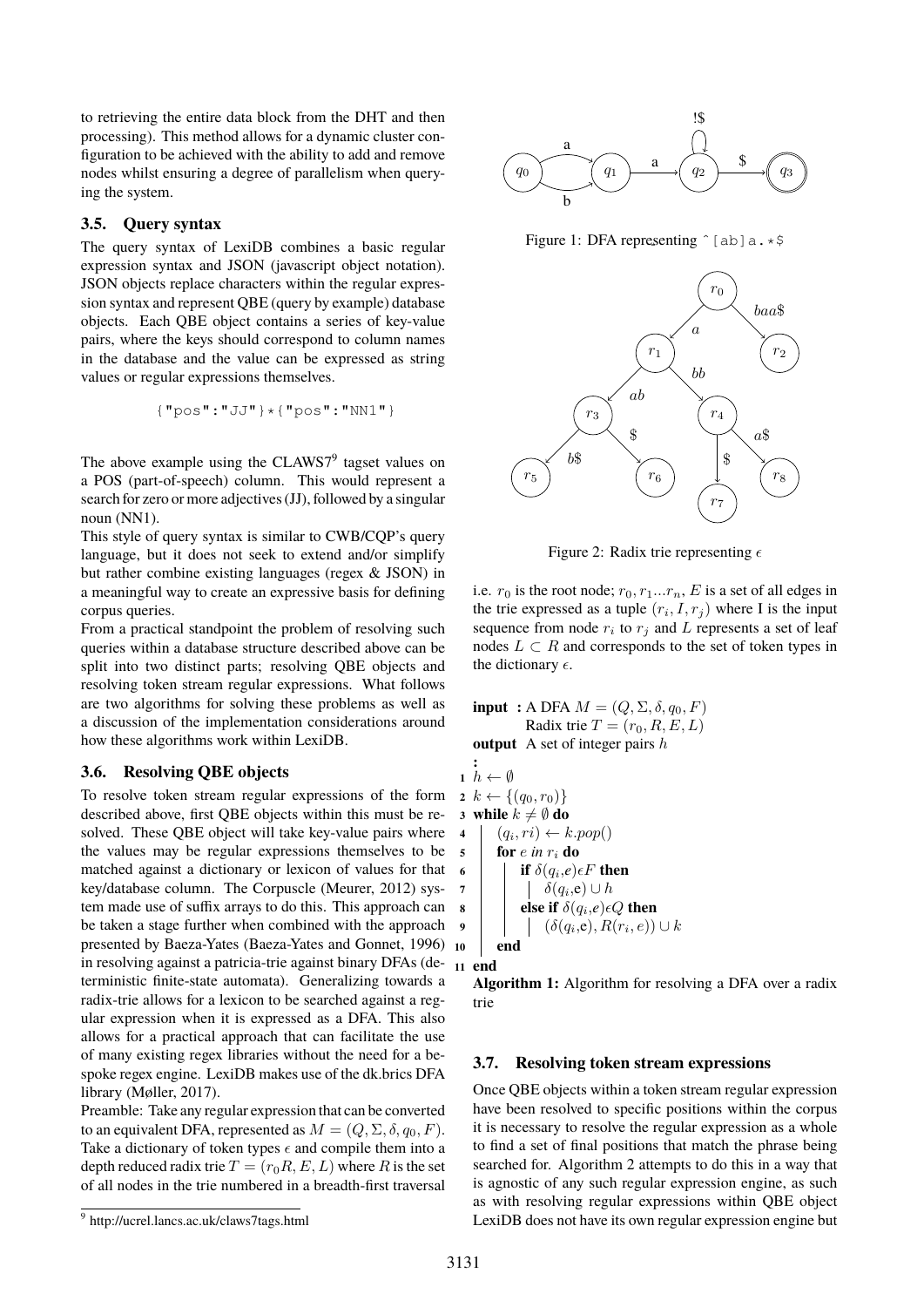uses dk.brics.automaton<sup>[10](#page-0-0)</sup> which can be easily swapped for another library if other regular expression language features become a requirement in the future (the only stipulation on the library used is that it uses DFAs to resolve regular expressions).

Preamble: Take any query Q made up of a set of QBE objects  $a_0...a_n$  and regular expression operators. Convert these QBE object to pairing of character representation  $(a_0 \rightarrow 'a', a_1 \rightarrow 'b'$  etc.) and resolved index lookup positions within a corpus ( $a' = 0,12,15...$ ). Map these characters onto their respective index positions in a sparse 2D matrix C representing the entire corpus. Replace the QBE object in the original expression with their character mapped representations and construct a DFA;  $M = (Q, \Sigma, \delta, q_0, F)$ .

**input :** A DFA  $M = (Q, \Sigma, \delta, q_0, F)$ Sparse 2D matrix  $C$  of length  $l$ **output** A set of integer pairs h

```
:
 1 h \leftarrow \emptyset2 for i \leftarrow 0 to l do
3 \mid S \leftarrow [(q_0, i)]4 while S \neq \emptyset do
\mathfrak{s} | (q_n, k) \leftarrowS.pop()
6 for j \leftarrow 0 to C[k].length do
7 if \delta(q_n, C[k][j]) then
8 | | | S.\text{push}(\delta(q_n, C[k][j]), k+1)9 end
10 if \delta(q_n, C[k][j]) in F then
11 | | h.add((i, k + 1))12 end
13 end
14 end
15 end
```
<span id="page-4-0"></span>**Algorithm 2:** Algorithm for resolving QBE based regular expressions over a token stream

Consider the token stream regular expression  $q_0 * q_1$  where the index lookup results of resolving the QBE objects are  $q_0 = 0, 1, 5, 6$  and  $q_1 = 1, 4, 5$  in some corpus of length 7. The token stream regex can be converted to a typical character regex  $a * b$  and the sparse 2D matrix representation of this corpus can be built as such [[a],[a,b],[],[],[b],[a,b],[a]]. Pass-ing this through algorithm [2](#page-4-0) would produce  $h =$  $[(0,1), (1,1), (4,4), (5,5)].$ 

Further adaptations and performance improvements can be made to this algorithm in practice. The two specific optimizations to consider are a maximum hit length and a greedy matching option (both of which are configurable options in LexiDB).

A greedy match ensures that only the longest possible match is retrieved and no potential sub-sequences that could match on the regular expression are matched. This would typically be seen as a duplicate match by a corpus linguist and as such greedy match is the default option within LexiDB.

A maximum match length is a two faceted performance improvement. On one hand, it allows LexiDB to avoid the potential for a state explosion whilst parsing the DFA and ensures a mechanism is available to bail-out if necessary. Secondly, it facilitates taking advantage of the typical sparsity of the 2D character matrix representing the corpus, meaning the algorithm only needs to execute from positions in the matrix within a proximity of an entry in the matrix, since even if the regular expression begins with wildcards i.e. dot and Kleene star operators, the maximum match length would be exceeded anyway outside this range. Conversely, this means that any token stream regular expression must contain at least one QBE object and not wildcards alone. LexiDB's default maximum match length is 20 tokens.

In practice, this maximum match length can act as a necessary overlap for breaking down the corpus representation into chunks to be parallelised when processed by LexiDB. Since all data is read from the disk when resolving the QBE expressions and the resultant matches are retrieved subsequently when the positions have been found via Algorithm [2](#page-4-0) this can scale to as many processors/cores as are available and should reduce the execution time by the same order. This again is another configurable option within LexiDB.

# **4. Evaluation**

# **4.1. Setup**

To evaluate the performance of lexiDB we compared the query response time of searching for the most common uni, bi & trigrams on part-of-speech (C5) tags in the British National Corpus. The performance was compared to the query response time of CWB - CQP. Further to this, the indexing lookup times were compared to the index lookup times of Lucene (since many other search systems and corpus tools use this as an indexer e.g. Korap, ElasticSearch).

All benchmarks were conducted on the same workbench, specs: i7, 16GB RAM, 256GB SSD (271 MB/s read speeds measured by bonni++ $^{11}$  $^{11}$  $^{11}$ ). The top 20 unigrams, bigrams and trigrams were queried on each of the supported systems 10 times and the average response times are plotted below. In the case of lexiDB, the query cache was disabled so each result would not be retrieved from the cache after each run, rather than performing the query again. The corpus used in all tests was the BNC (British National Corpus) with annotation layers; POS, lemma & C5 tags.

For each of the test systems, the original XML format of the BNC needed to be converted to a format that was supported. LexiDB supports the use of standard TSV files and can support any kind of text data not just typical corpus data annotation layers. CWB requires files to be presented in a single VRT (vertical) file format - this format looks similar to TSV but with no headers and structural data about texts placed all within the same file. Lucene can index various file formats but the simplest way to index is to use text files. This creates a problem for linguistic data marked up with several levels of annotation. To overcome this each of the annotation layers from the original XML was used to generate a text file for that annotation (i.e. one for token, POS, c5 etc.) and then each of these files were indexed as a field within Lucene. This meant although all annotations

<sup>10</sup>https://www.brics.dk/automaton/

<sup>11</sup>https://sourceforge.net/projects/bonnie/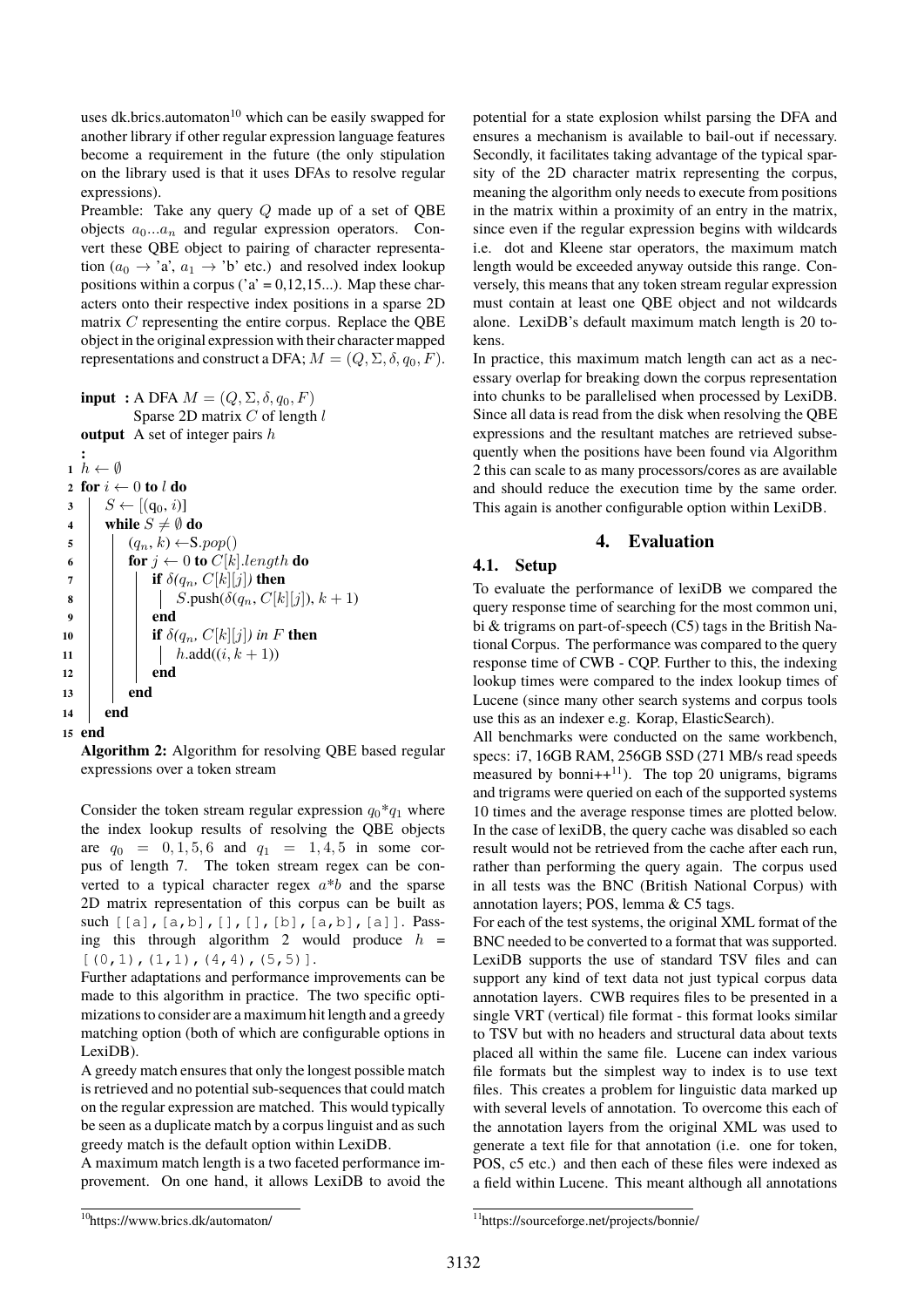could be queried on, only one could be accessed in a single query.

## **4.2. Results**



<span id="page-5-0"></span>Figure 3: Simple querying for Part-of-Speech (c5 tagset)

As can be seen from figure [3,](#page-5-0) the LexiDB and CWB query times for searching for single tags (c5) were proportional to the number of occurrences of the tag within the corpus. In this case, 'NN1' being the most popular tag searched for and 'DPS' the least. One would expect this trend to continue with lower frequency items such as low-frequency words or more fine-grained tags (obviously most POS tags will be fairly high frequency within any corpus). LexiDBs query response times in this instance were on average 535% faster than CWB/CQP.

Lucene demonstrated very constant query times for singleterm queries (as well as bi and trigrams), but this is due to how Lucene returns a set of hit documents as opposed to retrieving sets of concordances lines. Although Lucene could be used for such linguistic type queries it is necessary to build an additional application layer on top of Lucene to achieve this. This would inevitably end up resulting in greater overhead and slower query response times.

Figure [4](#page-5-1) shows the effect of searching for phrases. Using the most popular POS bigrams within the BNC we can see that the results are no longer affected by the raw frequency of the results but rather by the frequencies of the items involved in the lookup. An interesting observation here is that CWB/CQP is slowed more when querying for a phrase where the first item is higher frequency. By comparison, LexiDB is slowed more so when the sum of the frequencies of the items in the phrase is high. We can see that as with unigrams Lucene's response times are fairly constant. This can also be observed when looking at trigrams in figure [5.](#page-5-2) Whilst it can be shown from these common POS bigram search results that CWB/CQP is comfortably outperformed by LexiDB which is in turn comfortably outperformed by Lucene, it should be noted that as Lucene is only presenting a set of documents and not a set of hits themselves. CQP and LexiDB are both performing a full query evaluation and retrieval of concordance lines and presenting them to the

<span id="page-5-1"></span>

<span id="page-5-2"></span>Figure 5: Common POS bigram search

user. Lucene, by contrast, is only performing a lookup of a phrase query and presenting the set of documents the phrase occurs. Additional steps beyond this would need to be taken to present the results to any end-user in a meaningful way. It should also be noted that in this experimental setup Lucene is only capable of searching a single annotation layer at a time. CQP and LexiDB would see similar query response times query across multiple annotation layers. It is worth noting that LexiDB can be scaled out into a cluster setup (as demonstrated in previous papers) to improve performance as needed.

#### **5. Conclusion**

In this paper, we have presented two key algorithms critical to the furthering of scalable corpus database management systems. These methods have built upon existing approaches and are highly tailored towards the requirements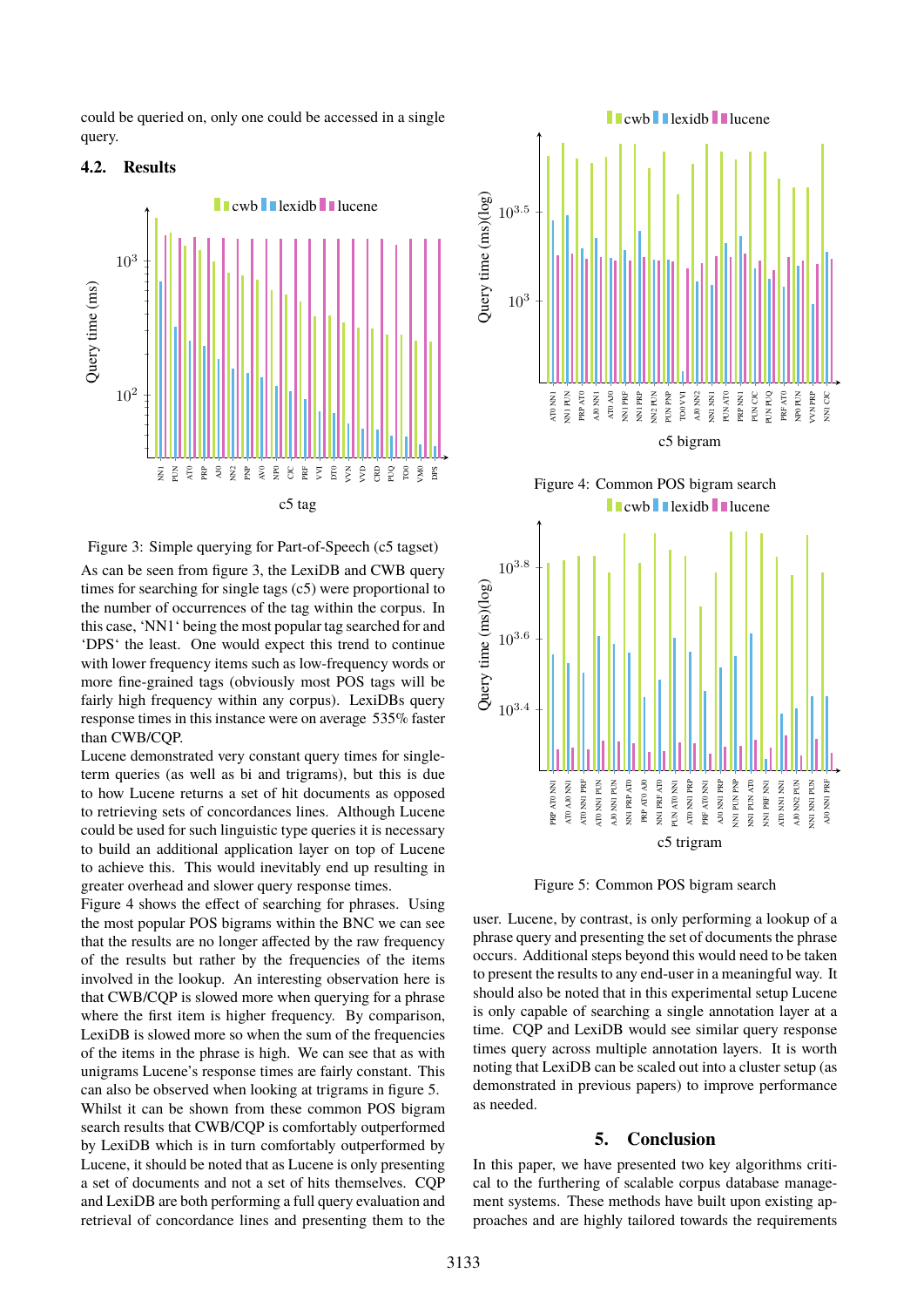of corpus linguistics, digital humanities and lexicography. Our evaluation has shown that the implementation of these methods in LexiDB has proven to be effective in providing better performance than existing CMSs and a level of performance comparable to state-of-the-art indexing systems but with greater capability. Previous work has also demonstrated how the design presented here is scalable and will allow for corpus linguists to utilise ever-larger corpora in the future.

Future work for LexiDB and more generally around the area of corpus databases may include work on examining highly specialised user-interfaces to corpus data systems, both in the form of APIs and graphical user interfaces. This is an area only loosely explored by other systems with highly specific requirements to individual research projects with no general-purpose approaches taken and little consideration for typical HCI methods.

Beyond this exploration of pre-processed n-gram lists as an efficient mechanism for finding and calculating collocation metrics, a typical requirement of corpus linguists, will be explored to examine what trade-off can be made between the additional storage needs of n-grams versus the increased performance compared to calculate collocations on the fly as in the current version of LexiDB.

LexiDB is fully open source<sup>[12](#page-0-0)</sup> and all evaluation scripts<sup>[13](#page-0-0)</sup> used in this paper are freely available.

## **6. Acknowledgements**

This research is funded at Lancaster University by an EP-SRC Doctoral Training Grant. Our research has benefitted from discussions within the Corpus Database Project (CDP) team including Laurence Anthony (Waseda University, Japan), Stephen Wattam and John Vidler (Lancaster University, UK).

## **7. Bibliographical References**

- Anthony, L. (2004). Antconc: A learner and classroom friendly, multi-platform corpus analysis toolkit. *Proceedings of IWLeL*, pages 7–13.
- Baeza-Yates, R. A. and Gonnet, G. H. (1996). Fast text searching for regular expressions or automaton searching on tries. *Journal of the ACM (JACM)*, 43(6):915–936.
- Baker, P., Gabrielatos, C., and McEnery, T. (2012). Sketching Muslims: A corpus driven analysis of representations around the word 'Muslim' in the British press 1998–2009. *Applied Linguistics*, 34(3):255–278.
- Cafarella, M. J. and Etzioni, O. (2005). A search engine for natural language applications. In Proceedings of the 14th international conference on World Wide Web, pages 442–452. ACM.
- Chiarcos, C., Dipper, S., Götze, M., Leser, U., Lüdeling, A., Ritz, J., and Stede, M. (2008). A flexible framework for integrating annotations from different tools and tagsets. *Traitement Automatique des Langues*, 49(2):271–293.
- Chubak, P. and Rafiei, D. (2010). Index structures for efficiently searching natural language text. In Proceedings

of the 19th ACM international conference on Information and knowledge management, pages 689–698. ACM.

- Coole, M., Rayson, P., and Mariani, J. (2015). Scaling out for extreme scale corpus data. In 2015 IEEE International Conference on Big Data, pages 1643–1649. IEEE.
- Coole, M., Rayson, P., and Mariani, J. (2016). lexidb: A scalable corpus database management system. In 2016 IEEE International Conference on Big Data (Big Data), pages 3880–3884. IEEE.
- Marie-Hélène Corréard, editor. (2002). Lexicography and natural language processing: a Festschrift in honour of BTS Atkins. Euralex.
- Davies, M. (2005). The advantage of using relational databases for large corpora: Speed, advanced queries, and unlimited annotation. *International Journal of Corpus Linguistics*, 10(3):307–334.
- Diewald, N., Hanl, M., Margaretha, E., Bingel, J., Kupietz, M., Bański, P., and Witt, A. (2016). Korap architecture– diving in the deep sea of corpus data.
- Evert, S. and Hardie, A. (2015). Ziggurat: A new data model and indexing format for large annotated text corpora. *Challenges in the Management of Large Corpora (CMLC-3)*, pages 21–27.
- Evert, S. (2005). The cqp query language tutorial. *IMS Stuttgart. CWB version*, 2:b90.
- Frankel, J. and Pepper, T. (1999). Gnutella. *Web Site-www. gnutella. com*.
- Gregory, I. and Paterson, L. (2019). English language and history: Geographical representations of poverty in historical newspapers. In Svenja Adolphs and Dawn Knight (Eds.), *The Routledge Handbook of English Language and Digital Humanities*, Routledge Handbooks in English Language Studies. Routledge, 1.
- Hardie, A. (2012). CQPweb combining power, flexibility and usability in a corpus analysis tool. *International Journal of Corpus Linguistics*, 17(3):380–409.
- Jakubíček, M., Kilgarriff, A., Kovář, V., Rychlý, P., and Suchomel, V. (2013). The TenTen corpus family. In 7th Corpus Linguistics Conference, pages 125–127.
- Johansson, S., Atwell, E., Garside, R., and Leech, G. (1986). The tagged LOB corpus: User's manual.
- Leech, G. (1992). 100 million words of English: the British National Corpus (BNC). *Language Research*, 28(1):1– 13.
- McEnery, T. and Hardie, A. (2012). Corpus Linguistics: Method, theory and practice. Cambridge University Press.
- Meurer, P. (2012). Corpuscle–a new corpus management platform for annotated corpora. *Exploring Newspaper Language: Using the Web to Create and Investigate a Large Corpus of Modern Norwegian*, 49:31.
- Møller, A. (2017). dk.brics.automaton finitestate automata and regular expressions for Java. http://www.brics.dk/automaton/.
- Rayson, P. (2008). From key words to key semantic domains. *International Journal of Corpus Linguistics*, 13(4):519–549.
- Rychlý, P. (2007). Manatee/Bonito a modular corpus manager. In 1st Workshop on Recent Advances in Slavonic

<sup>12</sup>https://github.com/matthewcoole/lexidb

<sup>&</sup>lt;sup>13</sup>https://github.com/matthewcoole/lrec\_2020\_paper